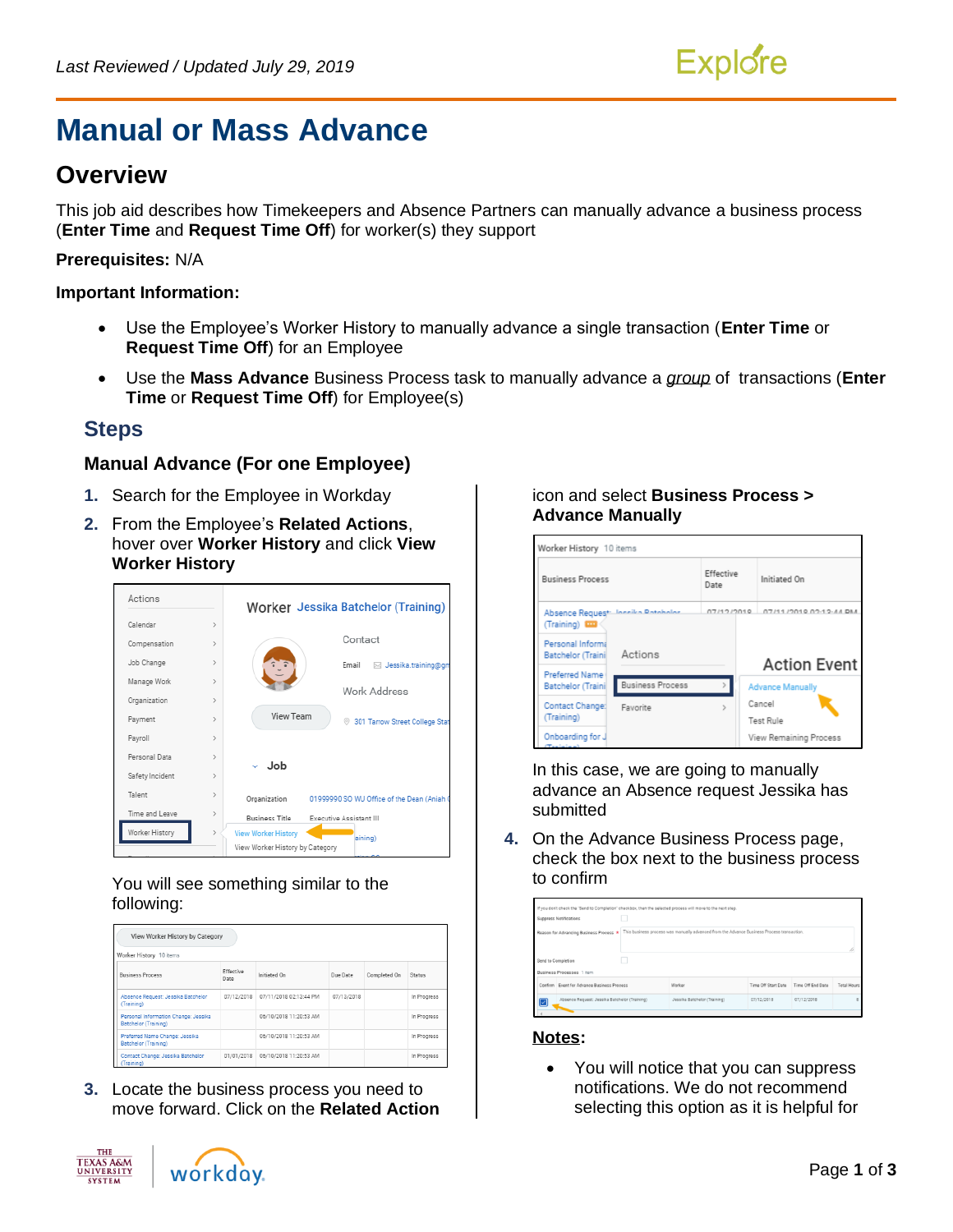

configured notifications to initiate as they would typically

- **Send to Complete** will manually advance the business process all the way to completion, auto-completing any future steps in the business process. In the case of **Enter Time** and **Request Time Off**, there is only one additional step needed after initiation by the Employee, the approval of the Worker's Manager. This means it is not necessary to check the Send to Completion box
- **5.** Click **OK**
- **6.** Click **Done**

The Worker History will now display the business process as Successfully Completed

| Worker History 10 items                          |                   |                                   |          |                                   |                        |  |
|--------------------------------------------------|-------------------|-----------------------------------|----------|-----------------------------------|------------------------|--|
| <b>Business Process</b>                          | Effective<br>Date | Initiated On                      | Due Date | Completed On                      | Status                 |  |
| Absence Request: Jessika Batchelor<br>(Training) |                   | 07/12/2018 07/11/2018 02:13:44 PM |          | 07/13/2018 07/12/2018 12:01:24 PM | Successfully Completed |  |

#### *View Worker History by Category*

In the event it is difficult to locate the business process you need to manually advance, you can view the history by category to help sort the business processes

After completing Step 2 from above, click **View Worker History by Category**. You will see something similar to the following:

| View Worker History     |                                                                                                    |              |                        |            |                           |                    |  |
|-------------------------|----------------------------------------------------------------------------------------------------|--------------|------------------------|------------|---------------------------|--------------------|--|
| Staffing                | Time Off and Leave Payroll<br>Personal Data<br>Organization<br>Compensation<br>Hire History 1 item |              |                        |            |                           |                    |  |
| <b>Business Process</b> |                                                                                                    | Initiated On |                        | Start Date | <b>Status</b>             | Reason             |  |
|                         | Hire: Jessika Batchelor (Training)                                                                 |              | 06/10/2018 11:19:00 AM | 01/01/2018 | Successfully<br>Completed | Hire > New<br>Hire |  |

**Note:** The categories you see here are based on this worker. More categories will most likely be available such as benefits

Select the category within which the business process you are looking for would fall. In our scenario, we would select Time Off and Leave to look for the Absence request

| Staffing                | Organization                       | Personal Data | Compensation           | Time Off and Leave     |                      | Pavroll                |
|-------------------------|------------------------------------|---------------|------------------------|------------------------|----------------------|------------------------|
|                         | Time Off History 2 items           |               |                        |                        |                      |                        |
| <b>Business Process</b> |                                    |               | Initiated On           | Time Off Start<br>Date | Time Off End<br>Date | <b>Status</b>          |
| (Training)              | Absence Request: Jessika Batchelor |               | 07/12/2018 12:20:49 PM | 07/13/2018             | 07/13/2018           | In Progress            |
| (Training)              | Absence Request: Jessika Batchelor |               | 07/11/2018 02:13:44 PM | 07/12/2018             | 07/12/2018           | Successfully Completed |

You will now follow the same steps outlined above in Step 3 to select the business process and manually advance

This completes the **Advance Manually** business process

#### **Mass Advance (For Multiple Employees)**

**1.** Search for the **Mass Advance** business process in Workday

| mass advance                         |  |
|--------------------------------------|--|
| Mass Advance Business Process - Task |  |

The **Mass Advance Business Process**  screen displays

**2.** Select your desired Business Process Type in the **Business Process Type** field (e.g. **Enter Time**, **Request Time Off**)

| Business Process Type * X Request Time Off | $\equiv$ |
|--------------------------------------------|----------|
|                                            |          |

**3.** On the Mass Advance Business Process – Filter page you will filter by **Time Period** *or* **Worker**

| <b>Business Process Search Filters</b> |                                                  |  |  |  |  |  |
|----------------------------------------|--------------------------------------------------|--|--|--|--|--|
|                                        | <b>Business Process Type</b><br>Request Time Off |  |  |  |  |  |
| Period                                 | × 07/01/2018 - 07/31/2018<br>(Monthly)           |  |  |  |  |  |
| Worker                                 | (empty)                                          |  |  |  |  |  |

**Note:** Here we selected the current monthly Time Period automatically removing the **Worker** option